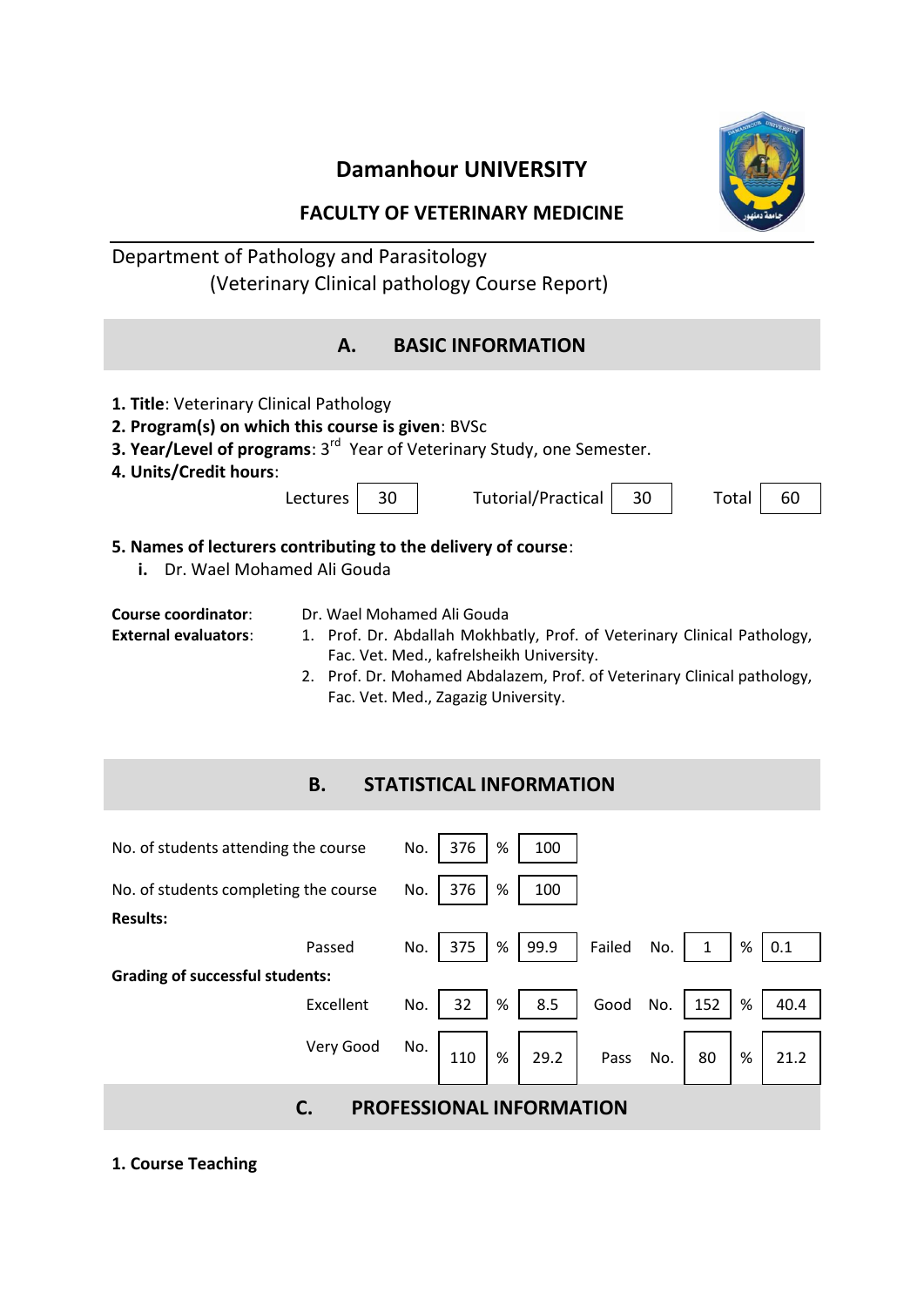| <b>Topics</b>                                           | No. of<br><b>Hours</b> | Lecturer          |
|---------------------------------------------------------|------------------------|-------------------|
| 1. Veterinary Clinical Toxicology                       |                        |                   |
| Basic concepts of hematopoiesis                         | 4                      | Dr. Wael M. Gouda |
| Erythrocyte disorders<br>п                              | 6                      | Dr. Wael M. Gouda |
| leucocyte disorders<br>п                                | 4                      | Dr. Wael M. Gouda |
| Platelet disorders<br>$\blacksquare$                    | 4                      |                   |
| 2. Veterinary Clinical Chemistry                        |                        | Dr. Wael M.Gouda  |
| laboratory Diagnosis of muscle disorders<br>п           | 4                      | Dr. Wael M.Gouda  |
| Acid Base Balance<br>п                                  | 4                      | Dr. Wael M.Gouda  |
| Enzymology<br>٠                                         | 6                      | Dr. Wael M.Gouda  |
| Laboratory evaluation of renal function<br>٠            | 6                      | Dr.Wael M.Gouda   |
| Laboratory evaluation of liver function<br>п            | 6                      | Dr. Wael M. Gouda |
| Laboratory evaluation of glandular function<br>п        |                        | Dr. Wael M. Gouda |
|                                                         | 4                      |                   |
| Urine analysis<br>п                                     | 4                      | Dr.Wael M. Gouda  |
| Diagnostic cytology                                     | 4                      | Dr. Wael M. Gouda |
| Case Study<br>п                                         | 4                      | Dr. Wael M.Gouda  |
| Tonics taught as a norsontago of the sontont specified: |                        |                   |

#### **Topics taught as a percentage of the content specified:**

> 90% **√** 70 – 90% < 70%

#### **Reasons in detail for not teaching any topic:**

 Low facilities concerning place size, allowed time, equipment, financial problems, services, labors, and transport.

### **If any topics were taught which are not specified, give reasons in detail:**

Refreshing the previous studied courses related to present course.

#### **2. Teaching and Learning Methods**

| Lectures:                             | Time allowed is not enough             |              |
|---------------------------------------|----------------------------------------|--------------|
| <b>Practical Training/Laboratory:</b> | Shortage in allowed facilities         | $\sqrt{ }$   |
| Seminar/Workshop:                     | No time allowed and reduced facilities | $\mathbf{x}$ |
| <b>Class Activity:</b>                |                                        |              |

#### **Case Study:**

 There is a shortage in applied clinical training due to absence of well-equipped laboratories for analytical procedures in the faculty. Many theoretical works compared to practical are the only allowed.

#### **Other Assignments/Homework:**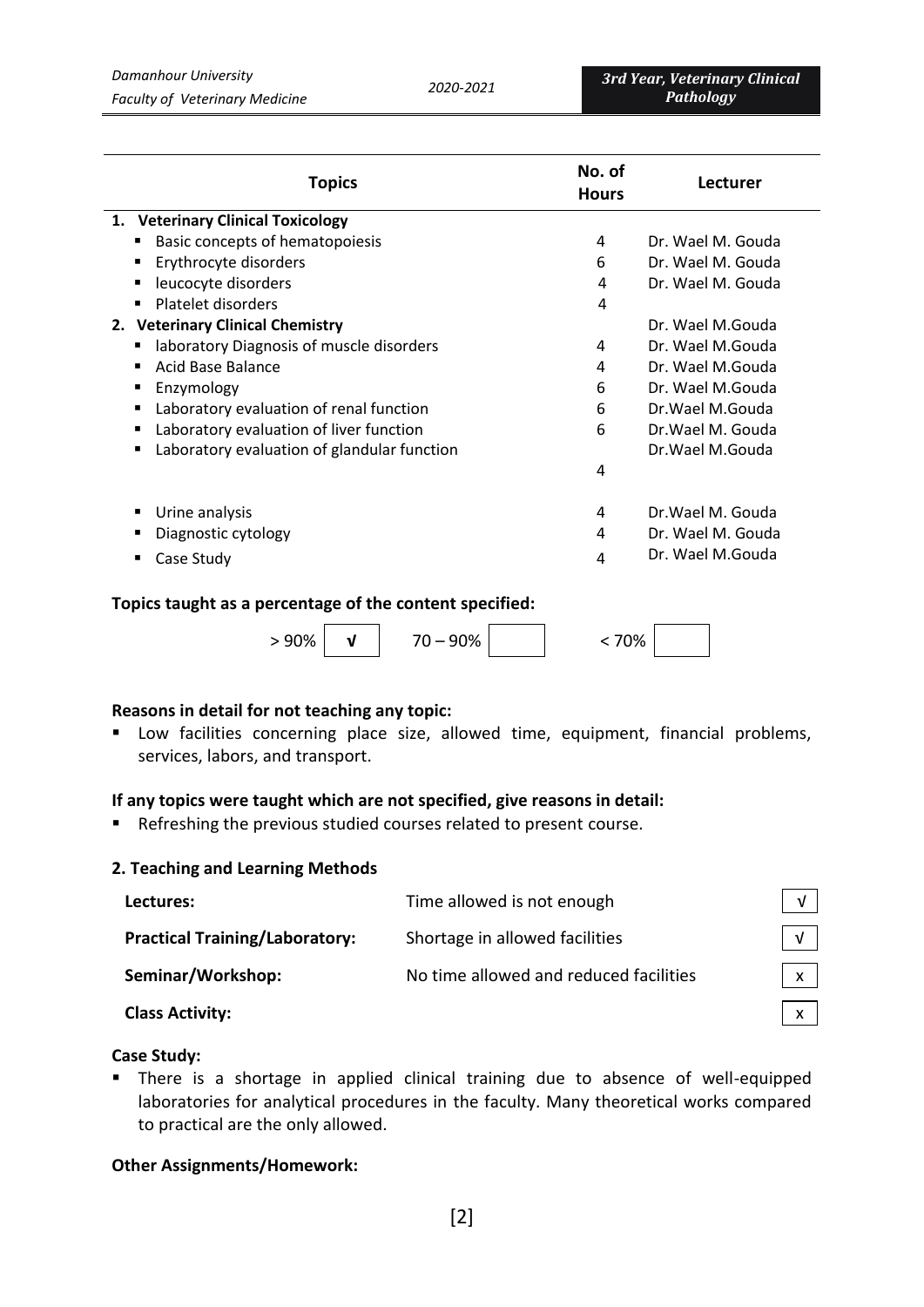**Teaching and learning process required great efforts to be equal to abroad.** 

#### **3. Student Assessment:**

| <b>Method of assessment</b>                        | Percentage<br>of total            |
|----------------------------------------------------|-----------------------------------|
| Written examination                                | 25                                |
| Oral examination                                   | Done by external evaluators<br>10 |
| Practical/laboratory work                          | 10                                |
| Other assignments/class work/ Mid semester<br>exam | 5                                 |
| Total                                              | 50                                |

*N.B.* Course is applied one semester.

#### **Members of Examination Committee:**

All staff members teaching the course are included.

#### **Role of External Evaluator:**

Sharing in the committee of oral examination at the end of each semester.

#### **4. Facilities and Teaching Materials:**

| Totally adequate        |  |
|-------------------------|--|
| Adequate to some extent |  |
| Inadequate              |  |

#### **List any inadequacies**

- Narrow teaching rooms.
- No facilities for clinical training (few experimental animals and little facilities to work regarding place, equipment and time allowed).

#### **5. Administrative Constraints:**

List any difficulties encountered:

**Insufficient and prolonged particularly purchase rules and financial support is the major** problem.